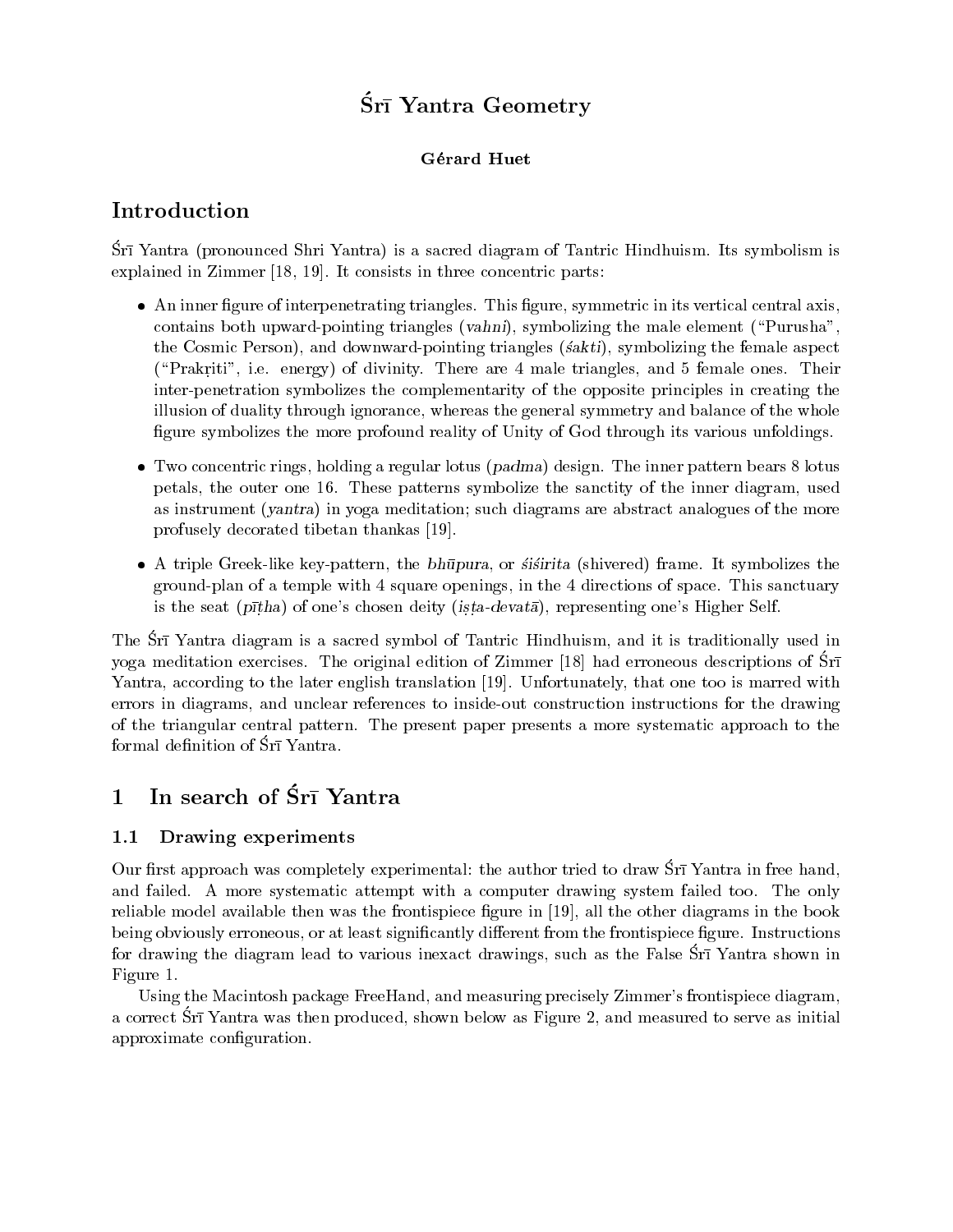

Figure 1: False Śrī Yantra

#### $1.2$ A more rigorous geometric analysis

The difficulty of the above experiments had left undecided whether Sri Yantra was indeed uniquely defined in the real plane, under-specified, or even impossible. Using the notation  $XA$  for the horizontal coordinate of point A in Fig. 1, and Y A for its vertical coordinate, and writing  $A\&B \rightarrow c$ for "points A and B determine the line c joining them" and  $a \times b \to C$  for "lines a and b determine their intersection C", we compute a system of real coordinates constraints as follows.  $\alpha$  is the inner circle of the diagram.

We choose  $YQ, XF, YP, XA$  and Y J as parameters, and we compute:  $YQ \times \alpha \rightarrow Q$ ;  $Q\&O \rightarrow e$ ;  $YF = YQ$ ;  $YJ \times \alpha \rightarrow J$ ;  $J \& T \rightarrow h$ ;  $XA \times e \rightarrow A$ ;  $YJ \times e \rightarrow H$ ;  $YQ \times h \rightarrow I$ ;  $XU = 0$ ,  $YU = YQ$ ;  $U\&A \to f$ ;  $YP \times f \to C$ ;  $F\&H \to g$ ;  $0T \times g \to V$ ;  $XW = 0$ ,  $YW = YP$ ;  $F\&W \to a$ ;  $a \times f \to D$ ;  $a \times h \to G$ ;  $YJ \times f \to B$ ;  $XZ = 0, YZ = YA$ ;  $C\&Z \to c$ ;  $c \times g \to M$ ;  $I\&B \to d$ ;  $d \times 0 \to YL$ ;  $f \times YL \to L$ ;  $d \times YP \to P$ ;  $a \times YM \to E$ ;  $P\&E \to i$ ;  $a \times YV \to S$ ;  $g \times YA \to K$ ;  $i \times YD \to N$ ;  $d \times YG \to R$ .

The parameters are consistent if point  $(0, YG)$  is on line i, which gives one extra constraint. We thus obtain a problem with 4 degrees of freedom, which admits several solutions. However, we have to take into account the further constraints that the various points of the diagrams should lie inside the circumscribing circle  $\alpha$ ; we thus have a very shallow range for the 4 real parameters, leading to solutions which are exitetically close to Figure 2. A standard Newton approximation solving of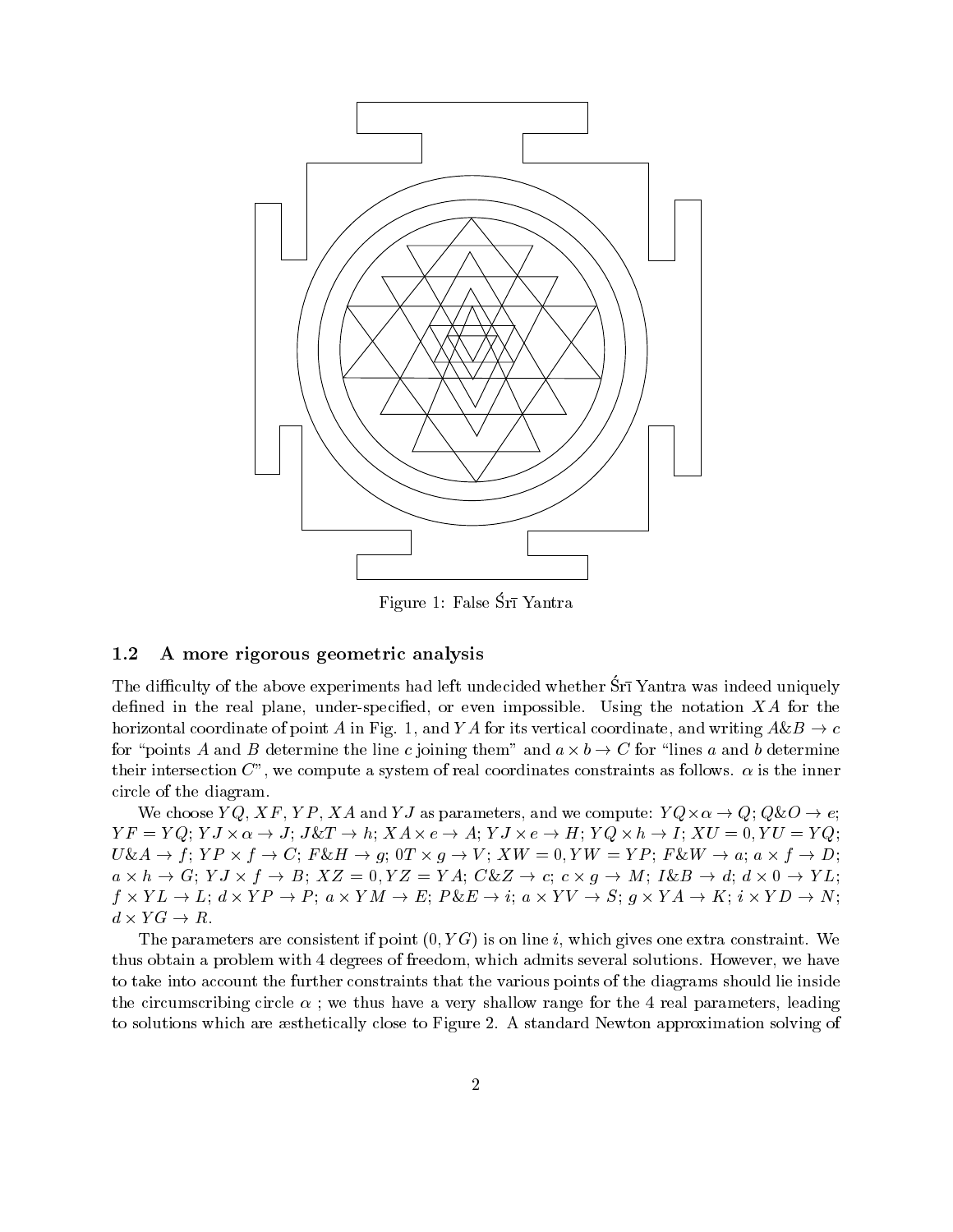

Figure 2: Approximate Śrī Yantra

the constraint on G from various initial solutions leads to the following particular solution, where the diameter of circle  $\alpha$  is taken as unit length:

**Definition** Classical Srī Yantra is defined by:  $YF = 0.668$ ,  $XF = 0.126$ ,  $YP = 0.463$ ,  $XA = 0.187$ ,  $YJ = 0.398$ ,  $YL = 0.165$ ,  $YA = 0.265$ ,  $YG = 0.769$ ,  $YV = 0.887$ ,  $YM = 0.603$ ,  $YD = 0.551$ .

This investigation solved our query:

**Theorem** Srī Yantra is an under-determined Euclidean plane geometry problem with 4 real parameters, admitting an infinity of solutions around the Classical Srī Yantra.

The wider variation of the various solutions is on  $YL$ , and this obviously affects the asthetic rendering of the diagram, and consequently its esoteric powers. It became clear at this point that a synthetic study of the above solutions was essential in getting a more precise approximation to the traditional diagram.

#### 1.3 Graphic synthesis of solutions

The graphic description language Postscript [3] was chosen for the graphic synthesis of the solutions. The mathematical analysis of the previous section pertains only to the triangular area. The circular, as well as rectangular patterns, were obtained by measurements from the original model from the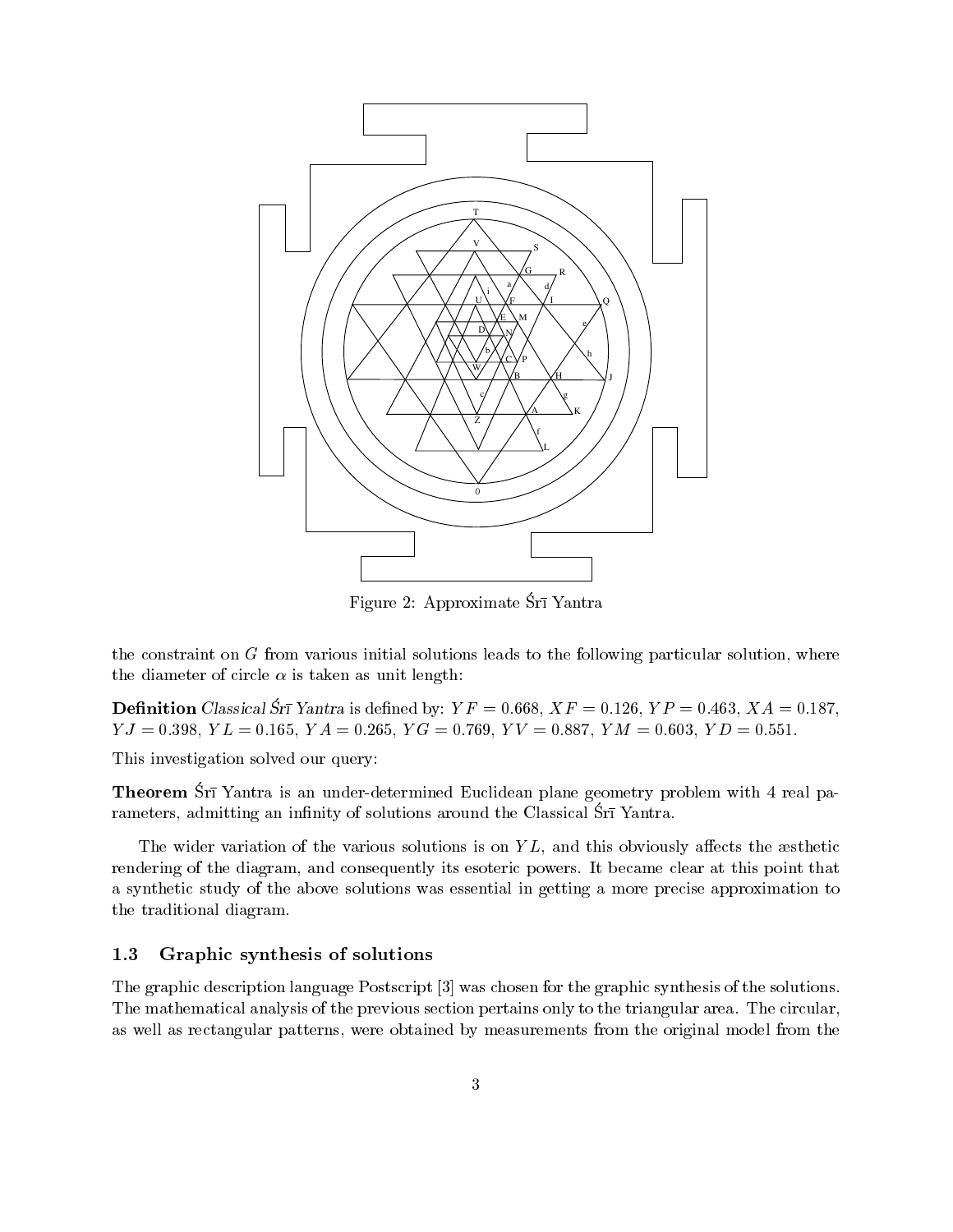frontispiece figure in [19]. The lotus patterns were also obtained by a trial-and-error fiddling with the Postscript Bézier cubic curves primitives. The relevant Postscript code is given in the Appendix.

We show below two examples of figures which are particular solutions of the Srī Yantra equations. In the left figure point  $V$  is very high, whereas in the right one point  $N$  is very close to line c. The tension between these two pitfalls is the essential difficulty in drawing the right diagram.



Figure 3: Two exact Sri Yantras

#### $1.4$ Æsthetic feedback

An æsthetic analysis was made of the resulting figures, leading to more experiments aiming at reaching an optimum feeling of harmony from the contemplation of the diagram. The main worry was the seemingly mandatory inflexion in the slope variation of the upward diagonal lines  $e, d, c$ , b, a, and symetrically (but to a lesser extent) of the downward diagonal lines  $f, i, g$ , and h. This essentially experimental study converged to the definition given above of Classical Sri Yantra, and the corresponding rendition is given below in Figure 4.

#### $1.5$ Bibliographic search

The initial hope of the above mathematical analysis of the vantra was to formally describe a parametric situation admitting multiple solutions which could be optimized according to an aesthetic criterion. However, even though the first part of the conclusion was reached, witness the Theorem above, the shallow range of solutions made it absolutely impossible to optimize the diagram to the extent, for instance, that the various triangle slopes vary in a monotonous fashion.

Doubts became thus to enter the mind of the author as to the precise definition of Sri Yantra. Even a serious study such as [19] contained inconsistencies. It defines descriptions of it, culminating in its Figure 10, which are clearly different from its final colour rendition presented in the frontispiece. The frontispiece figure conforms to the mathematical analysis given above, and thus we may ascertain that it is a precise graphical rendition of Classical Srī Yantra. But the awkward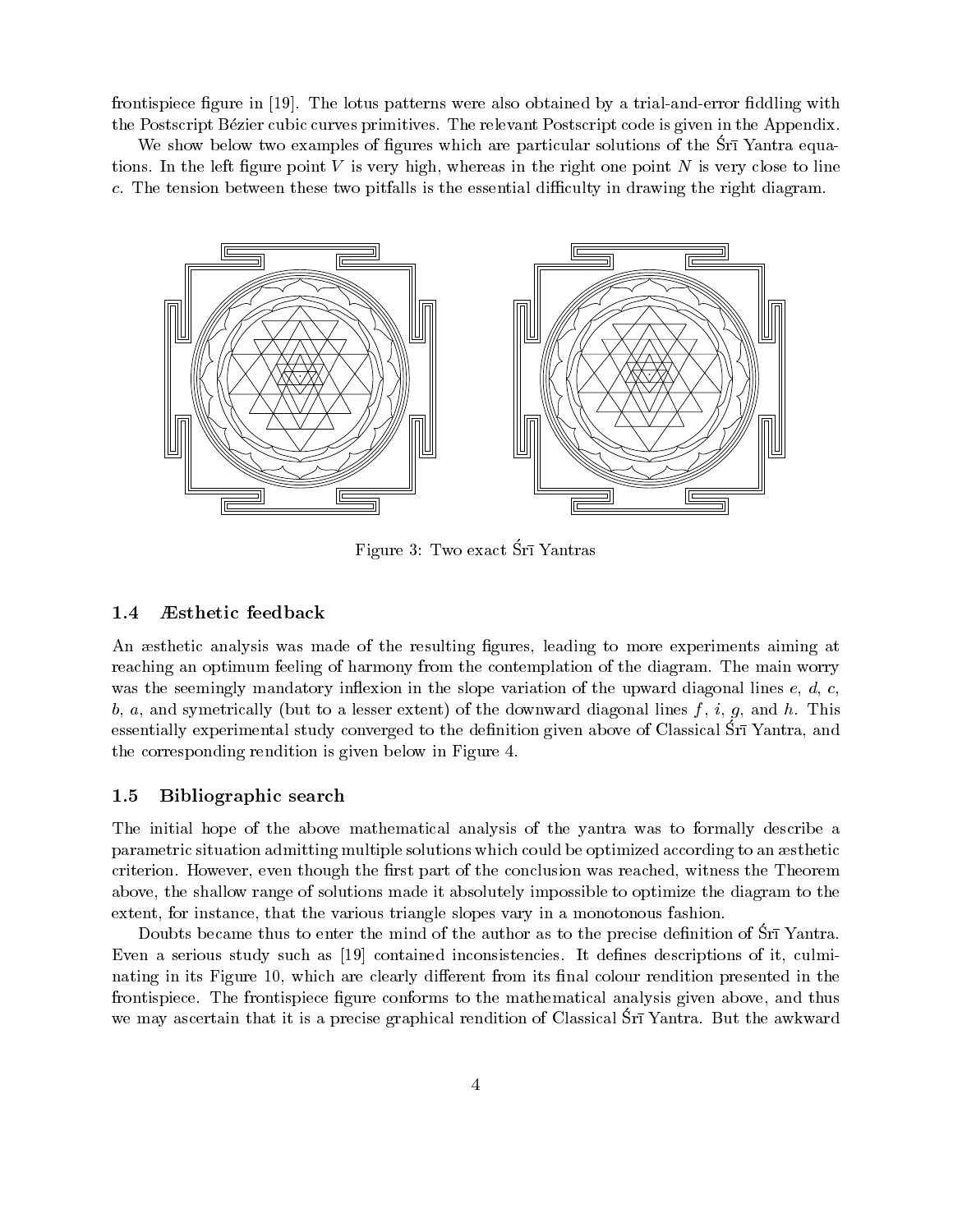

Figure 4: Classical Srī Yantra

sloping of the innermost shakti triangle of the latter makes it less harmonious in some sense than the smoother design in Figure 10 of this work, similar to the False Sri Yantra shown above.

The inside-out instructions, attributed to Bhaskararaya's Nityasodasikarnaya, are clearly misleading, since there is no hope, except by extraordinary luck, to get points  $J$  and  $Q$  on the circle  $\alpha$  determined by its diameter OT. Actually, this text can be only considered as an approximate description of Srī Yantra, and by no means as precise instructions for its geometrical construction.

It was not clear at this point which of the two designs was the traditional one. It was not a priori obvious whether the more exact, or the more harmonious drawing, were to be preferred. The frontispiece to  $[19]$  is credited to  $[11]$ , but was added by the translators, and is absent from the original edition [18]. The first lead was to follow Zimmer himself, who consigned later his observations on Myths and Symbols in Indian Art and Civilization in a volume edited after his death by Joseph Campbell [20]. In there, Fig 36 (also reproduced on the front cover) is a version of the False Srī Yantra. The credits attribute this figure to Sir John Woodroffe, judge at the Supreme Court of Calcutta, who published tantric works under the pseudonym Arthur Avalon. Indeed, this figure may be found on the cover of  $[1]$ , published in 1914.

The next available reference was the work of A. Danielou [5]. The relevant diagram is represented in the French edition on page 537, which we shall call the Reverse Classical Srī Yantra, since it is indeed a geometrically precise yantra, but it is shown upside down. The diagram is called Shri Cakra in this work, i.e. Fortunate Circle, while alluding to its other name of Shri Yantra, translated as Diagram of Beauty or Harmony. It is said that the Shrî Cakra represents the Universal Goddess. At this point it seemed that the Classical Sri Yantra was indeed the correct rendition, but the vertical orientation was in doubt, especially with respect to the remarks on incorrect orientation in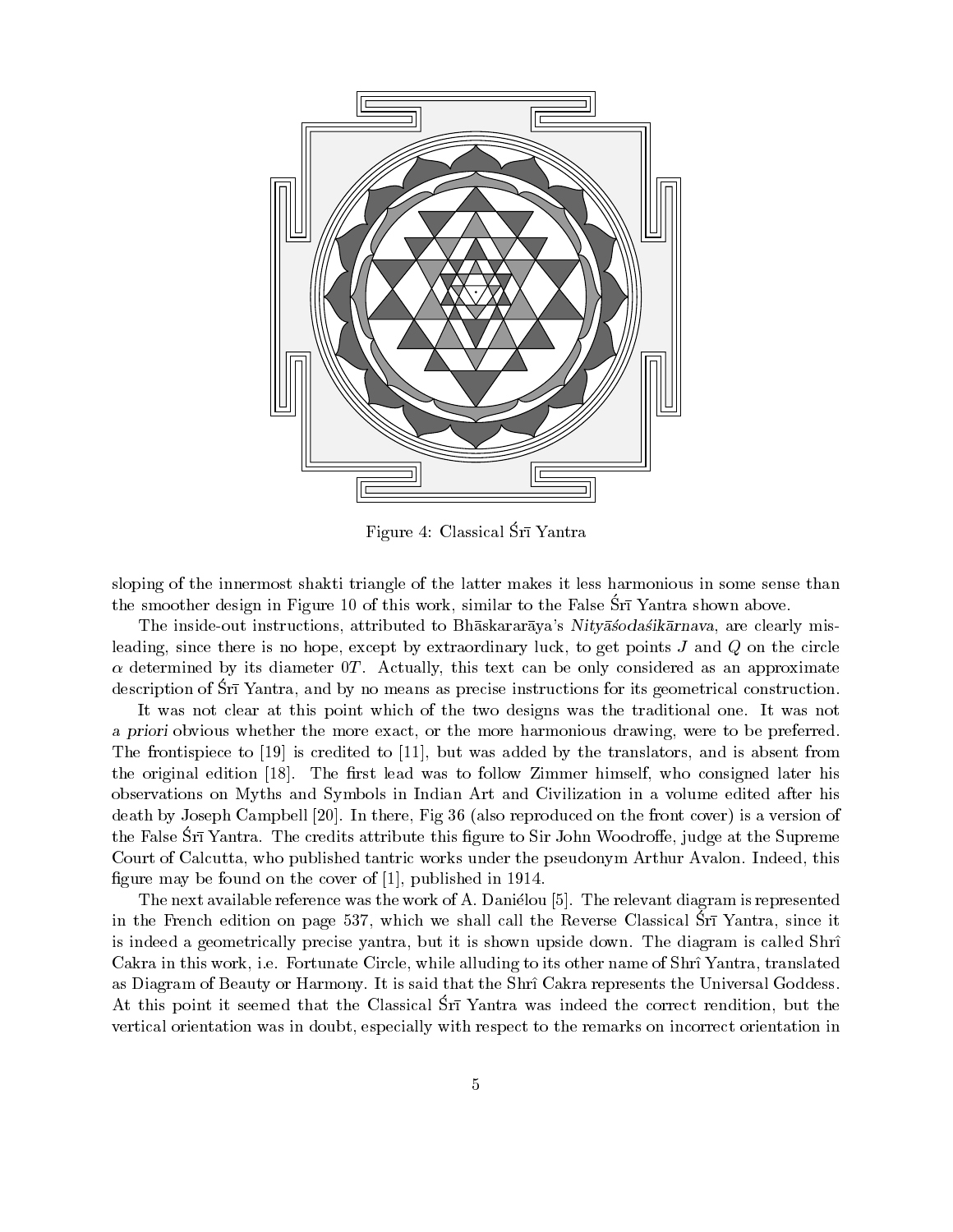footnote q p. 161 of [19].

One of the most confusing sources is Rao, who discusses the diagram under the name Srīchakra. in the chapter Devi of the first volume of his extensive study of Hindu iconography [14]. In this work are presented a hand-drawn Reverse Classical Sri Yantra as Plate XCVII, and the photograph of a genuine Classical Srī Yantra metallic plate engraving from the Srīngeri Matha as Plate XCVIII.

Evidence for the correct orientation was found in Renou [16], article 1166, which says that the most efficient yantra, *criyantra*, is composed of 5 downward and 4 upward triangles. The accompanying figure 28, p. 581, is however a False Sri Yantra, apparently identical to Avalon's original one. The text refers to Zimmer as its main source.

Further evidence for the correct orientation was found in a book on Tantra Art [8], where a Classical Srī Yantra in the form of a Rajasthan painting from the late 18th century is reproduced as Plate 7. It is mentioned that, according to the Tantrasara, this yantra should not be drawn during night time. Plate 51 of the same source shows a copper plate rendition from South India. dated 17th-18th century. It is stated that the ultimate object of meditation on this yantra is to realize the unity of the meditator's individual soul with the Goddess. The text of this work gives mysterious instructions for drawing the diagram: "Taking the positive pentagon (and its negative ally, the pentacle) and drawing diagonals from (a) centre to angles, and (b) from centre to sides. two series of ten lines, having two lengths only, appear. This design is called Sri Yantra." It goes on in describing still more mysterious relationships between the proportions of the diagram and the musical scales (ragas and raginis) of Indian music.

Finally, most doubts were dispelled by reading Pott's scholarly work on Yoga and Tantra [10]. It is remarked there that Zimmer's figures were incorrect, but it is asserted rather strangely that the drawing instructions are correct! A correct diagram is presented decorated with letters of the Devanāgarī alphabet, as Fig. 7. We note that this diagram is pretty close to the left diagram in our Figure 3 above, with point S almost on circle  $\alpha$ . We also remark that the bindu is drawn there as a small circle, following Rao. We note that Pott refers to a good illustration of Srī Yantra in Kundangar [6].

Another book on the art of Tantra, by P. Rawson [15], presents first a copper plate, as Fig. 49, and then a Rajasthan drawing, c. 1800, decorated with mantras (magic formulas), as Fig. 50. Although called Srī Yantra, this drawing is rather remote from the classical one, since it possesses only 3 vahni triangles, and 4 sakti ones. But Fig. 65 shows a splendid Classical Sri Yantra drawn as a gouache painting on cloth, from Nepal, c. 1700. Described as "a diagram of the continuous process of Creative Generation", this beautiful painting is illustrated with images of gods in various geometric positions. Its color rendition is significantly different from the frontispiece from [19]. In particular, the triangular sub-patterns are all red, and not alternating red and blue. The text presents a metaphysical interpretation of the diagram, based on the Kamakalavilasa. This text. whose complete translation is given in the appendix, is obscure, to say the least.

Further information is provided in The Tantric Way [9]. Besides previously referenced representations, we note a 3-dimensional bronze rendition. It corresponds to what Rao calls the Meru form of the Srī Yantra [14]. Similar 3-dimensional crystal or metal representations may be found in North India and Nepal.

We finally mention that numerous books on symbolism mention Srī Yantra, but they usually show incorrect representations of it, either reproducing the False  $\rm SrI$  Yantra from [20] (e.g. Campbell), or it's upside-down inverse (e.g. Jung).

Another geometric study of the diagram has come recently to our attention [4]. But this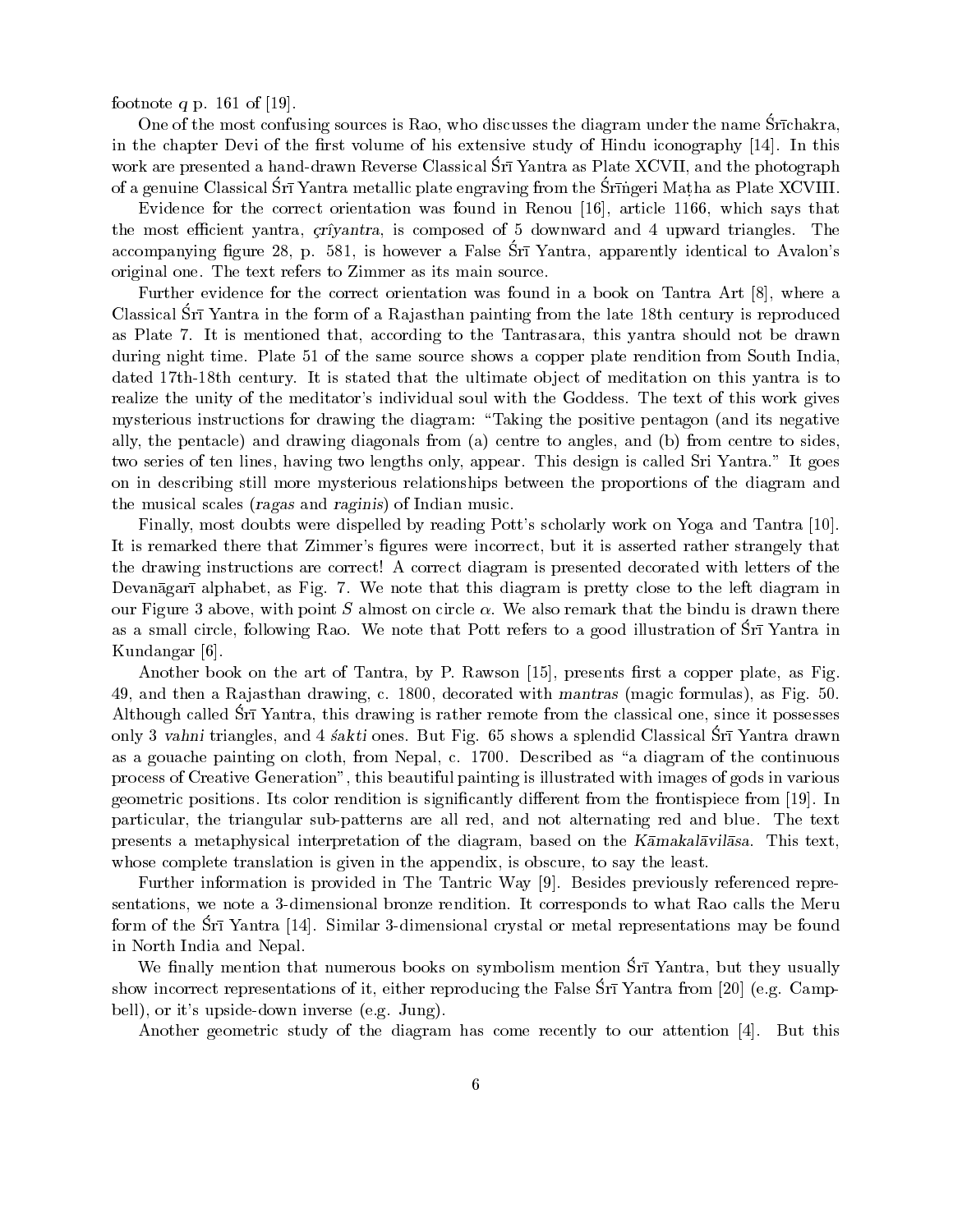study mentions only approximate constructions, and dubious angular relationships with the Great Pyramid of Cheops.

#### Semantics of Srī Yantra  $\overline{2}$

We shall now briefly comment on the ritual significance of the diagram.

#### A sacred symbol of Devi 2.1

We first follow Rao  $[14]$ :

"The worship of yantras is common throughout India; perhaps the most important of these vantras is the Structure I americally consists of forty-three triangles interestingly arranged in a plane and may also be produced in three other different forms called Meru, Kailasa and Bhū. The Meru is the same as the plane Strichakra in plan; but the various triangles, surrounding the innermost one, are piled one over another in different planes so that the whole becomes shaped into the form of a pyramid. The topmost layer of the Meru contains a circle called the bindu. If associated with the eight matrika deities the Meru becomes the Kailasa; and with the Vasini deities it becomes the Bhū. The Sruti or Vedic revelation itself supports the worship of yantras (cf. Taitt.  $\bar{A}$ ran.). The drawing of the famous yantra known as the Strichakra is given herein... This and other yantras are generally engraved on some metallic plate, preferably one of gold; silver and copper also are often enough employed. The Srichakra engraved on metallic plates is an object of worship. In South Indian temples of the medieval and later periods, there are shrines called by the name of Sakti-pithalayas, in which there is a pitha or smaller altar very much resembling the common bali-pitha whereon the oblations of formal worship are usually offered in temples. It is said that these bali-prichas associated with the Sakti-pribalayas contain inside them the plate on which the Strichakra is engraved. Regular  $p\bar{u}j\bar{a}$  is offered to the Sakti-pitha at least twice a day. In as much as this is thus an object of worship, it has been treated in this work as an icon.

The other vantras are engraved upon thin silver, gold, silver or copper plates, which are rolled into a cylinder and then put into a golden or other metallic case so that they may be worn on the body of the person with a view to avoid diseases, possession by devils, and other such evils, which. it is supposed, they have the power to ward off. Occasional worship is also offered to this case containing the magical yantra, and the wearer's faith in its efficacy may well effect cures in many cases."

#### 2.2 Analysing the three basic symbols

The inner triangular area of Srī Yantra consists of concentric areas, formed from three basic symbols: the triangle, the arrow, and the fir tree, depicted respectively in Figure 5, Figure 6 and Figure 7.

These three basic figures, together with their upside-down symmetric duals, form by successive intersections the concentric areas into which the triangular pattern decomposes itself. Such an area is called a *chakra* or wheel. The first step of initiation in Sr<sub>1</sub> Yantra consists in identifying these areas, instead of the confusing jumble of triangles. For instance, Figure 14 below is formed from a triangle and a reversed arrow. The Figures 12 and 13 are formed with two opposite arrows, and Figure 11 is formed from two opposite fir trees. It is remarkable that our Postscript program (see Appendix) actually uses this analysis for the color rendering of these rings.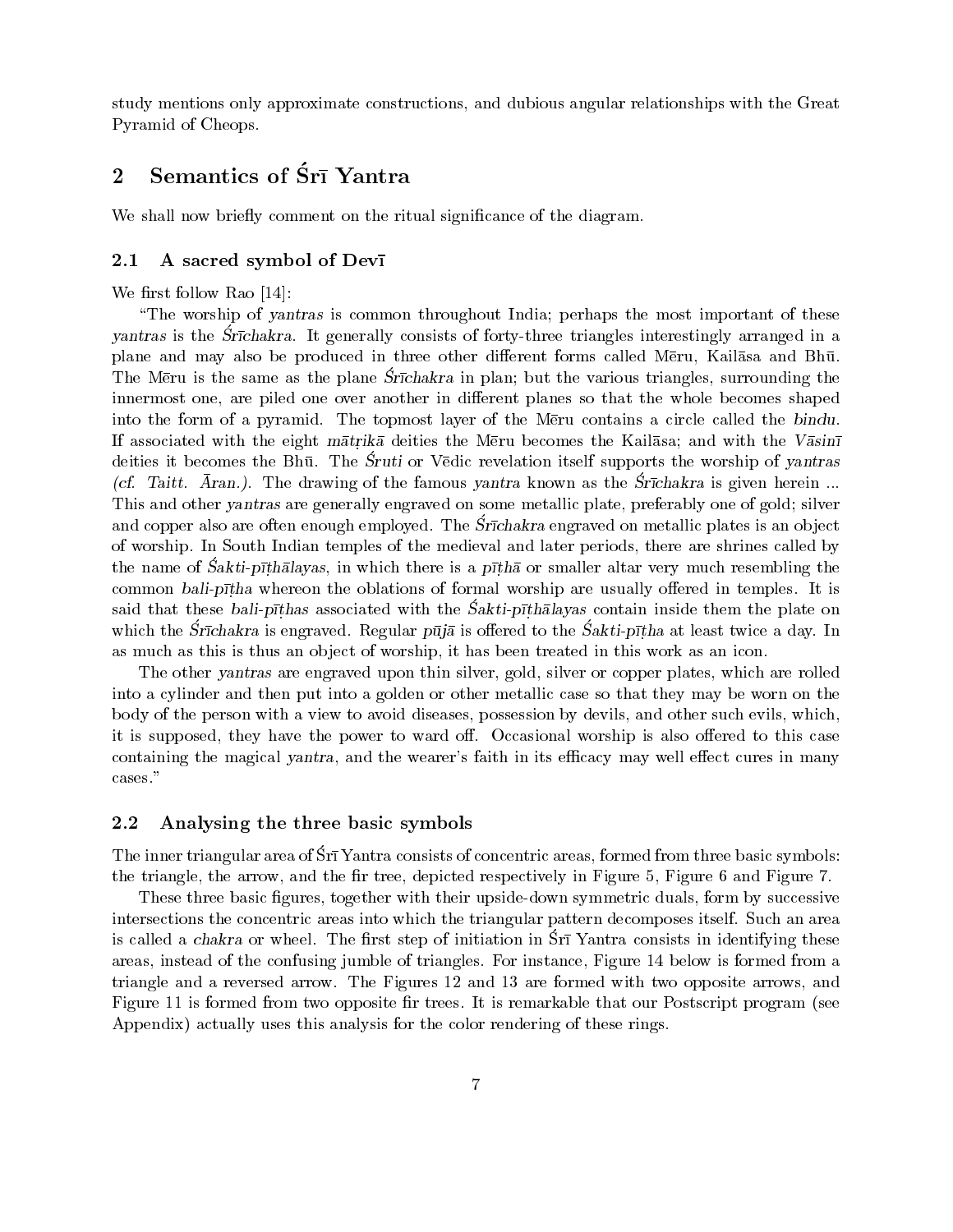

Figure 5: Vahni triangle



Figure 6: Arrow

Let us now examine these concentric rings in an outside-in approach, corresponding to the standard use of Sri Yantra in meditation practice.

#### 2.3 An outside-in walk

An elaborate description of the constituents of the diagram, basically consistent with the terminology from Zimmer [19], is given in The Tantric Way [9]. It goes as follows.

"The Srī Yantra is called 'Nava Chakra' since it is composed of nine circuits, counting from the outer plane to the bindu. Through contemplation on the Srī Yantra, the adept can rediscover his primordial sources. The nine circuits symbolically indicate the successive phases in the process of becoming. They rank from the earthly plane and rise slowly step by step to the final point, the state of supreme joy. By entering into the élan vital of the yantra, the adept reintegrates with it. The nine circuits within Sri Yantra move from the gross and tangible to the sublime and subtle realms.

The outermost periphery consists of a square, with four gates, coloured white, red and yellow. This is the Bhūpura, the ground-plan, of the Srī Yantra.

Inside the square are three concentric circles, girdles [mekhala]. The space between the square and three girdles is the Trailokya-mohana, or the Enchantress of the Triple World, chakra; at this stage the adept is infatuated by aspirations and desires.

Next are two concentric rings of sixteen and eight lotus petals, respectively. They are called Sarvāsaparipuraka chakra and Sarva-sankshobhana chakra, indicating fulfillment of desire.

The fourth chakra, Sarva-saubhagyadayaka, or Giver of Auspiciousness, projects the realm of possibilities in spiritual ascent. It consists of the fourteen triangles forming the outer rim of the complex interlocking of triangles.

The next two chakras are each constructed of ten triangles. Called Sarvartha-sadhaka and Sarvarakshākāra, Accomplisher of All purpose and Giver of Protection, they indicate a stage when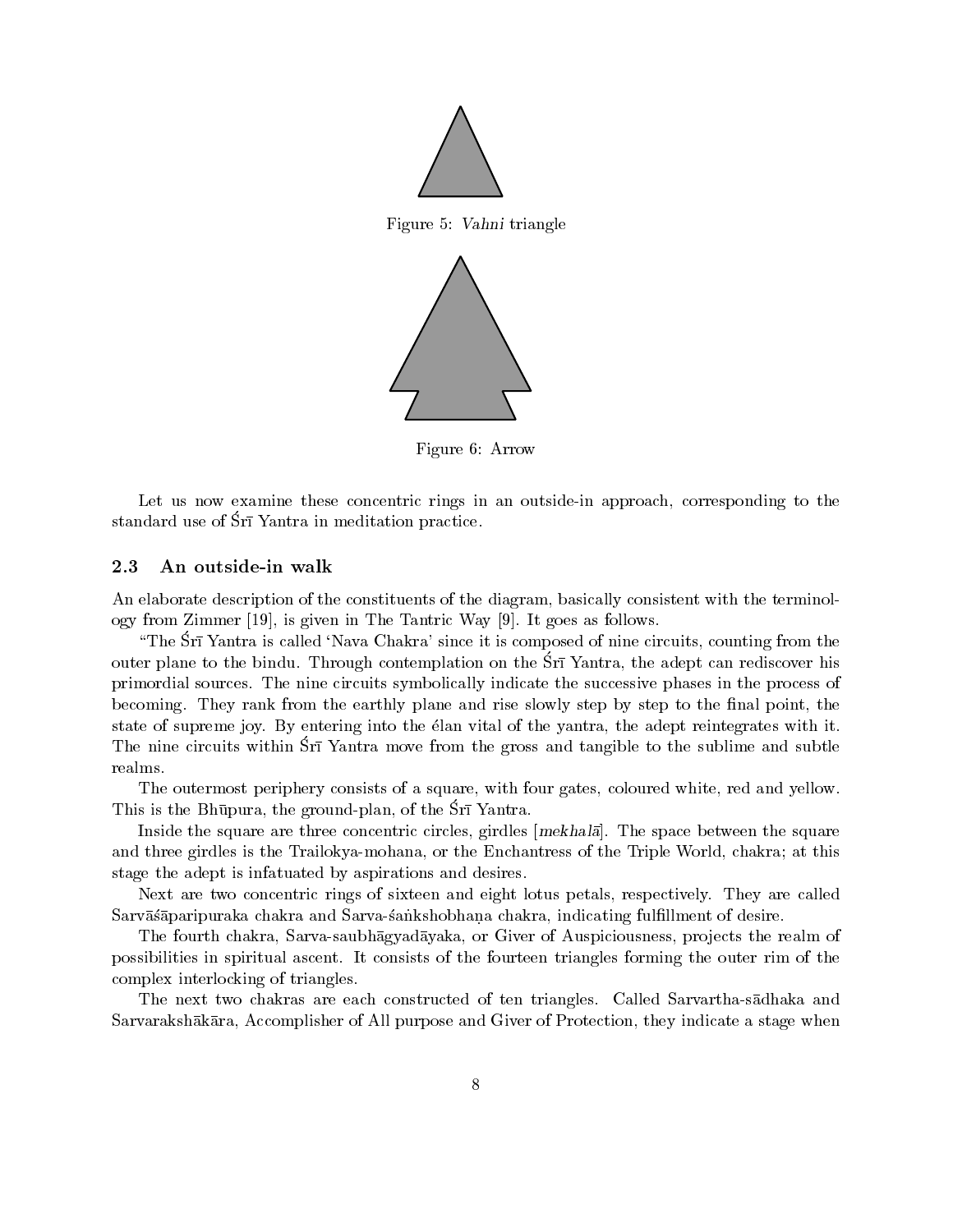

Figure 7: Fir tree

inner realization begins to dawn.

The seventh chakra, consisting of eight triangles, is called Sarva-rogahara, Remover of All Desires and Ills, and represents the stage when the adept is free from earthly bonds and is at the threshold of the inner circle of realization.

An inverted triangle is the eighth chakra, Giver of All Accomplishments, of Sarva-siddhiprada it denotes a stage before the consummation of realization. All the triangular chakras are coloured red, to represent radiant energy or the dynamic and fiery element of the cosmos.

The last chakra, the Bindu, is known as Sarva-anandamaya, Full of Bliss. It is the sanctum sanctorum, abounding in joy, in which the adept participates in union. The point is light itself. beyond all colours, and is therefore represented as colourless."

At the end of this spiritual search, one feels like the pilgrim who has completed his ascent of the Borobudur three-dimensional mandala, and finaly contemplates the final crowning stupa, symbolizing Emptyness.

We note that the colour descriptions differ from the frontispiece figure in [19], where the chakras alternate blue and red, the outer one being yellow. Also we note that the bindu in both works is described as a mere dot, whereas Rao [14] describes it as a small circle.

#### $2.4\,$ Yantra as an instrument of worship

Now let us turn to Zimmer  $[20]$ :

"In Hindu devotional tradition, "yantra" is the general term for instruments of worship, namely. idols, pictures, or geometrical diagrams. A yantra may serve as (1) a representation of some personification or aspect of the divine, (2) a model for the worship of a divinity immediately within the heart, after the paraphernalia of outward devotion (idol, perfumes, offerings, audibly uttered formulæ) have been discarded by the advanced initiate, (3) a kind of chart or schedule for the gradual evolution of a vision, while identifying the Self with its slowly varying contents, that is to say, with the divinity in all its phases of transformation. In this case the yantra contains dynamic elements.

We may say, then, that a yantra is an instrument designed to curb the psychic forces by concentrating them on a pattern, and in such a way that this pattern becomes reproduced by the worshiper's visualising power. It is a machine to stimulate inner visualizations, meditations. and experiences. The given pattern may suggest a static vision of the divinity to be worshiped. the superhuman presence to be realized, or it may develop a series of visualizations growing and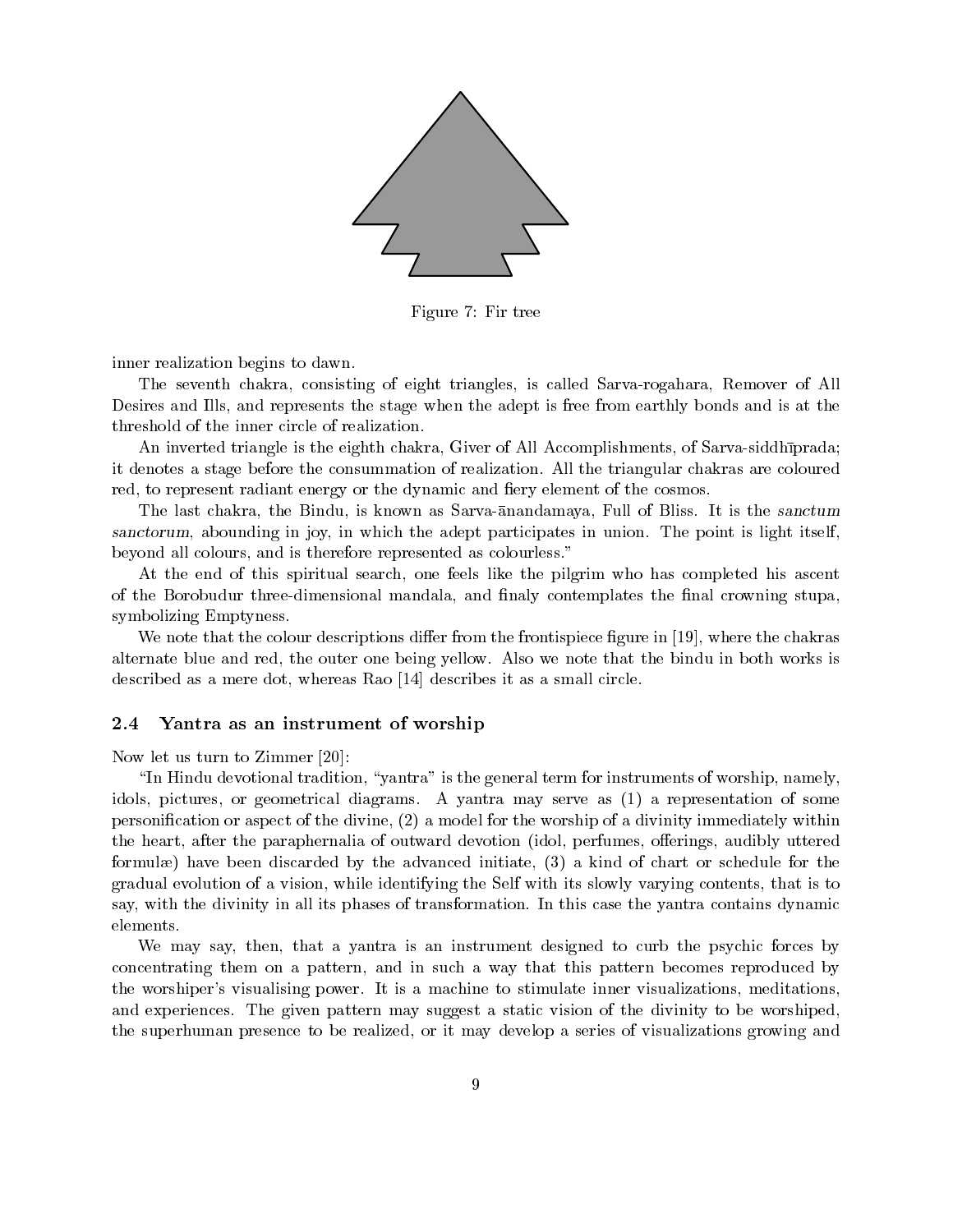

Figure 8: Trailokya-mohana chakra

unfolding from each other as the links or steps of a process."

The text goes on elaborating on the processes of enfolding and unfolding visions arising from meditation on linear yantras. Much more information on linear yantras in general, and Srī Yantra in particular, are given in Zimmer's learned treatise on the relationship between Art and Yoga in the Sacred Images of India [19], where a full chapter is devoted to linear yantras. This work also explains that yantras must be consecrated by a breath-giving ceremony ( $pr\bar{a}$ napratistha), where the deity, seen in one's own self by meditation, is installed as a vivifying element into the material image. Following the Gandharva Tantra [17], after Zimmer [19]:

"Next, after performing Prānāyāma [the preparatory breathing exercises], the Sādhaka [devotee] should take handfuls of flowers. The Devi should never be invoked without handfuls of flowers. The Sādhaka who controlled his Prāņa will meditate on the Paramesvarī [that is, the Highest Ruler] as above described, in his heart, and seeing by Her grace that image, the substance of which is consciousness in his heart, let him think of the identity between the image manifested within and the image without. Next, the energy [tejas] of consciousness within should be taken without by means of the Vayu-Bija [the mantra "yam"] with the breath along the nostrils, and infused into the handful of flowers. Thus, issuing with the breath, the Devata enters into the flowers he is holding to his nostrils. The Sadhaka should then establish the Devata in the image or Yantra by touching it with those flowers."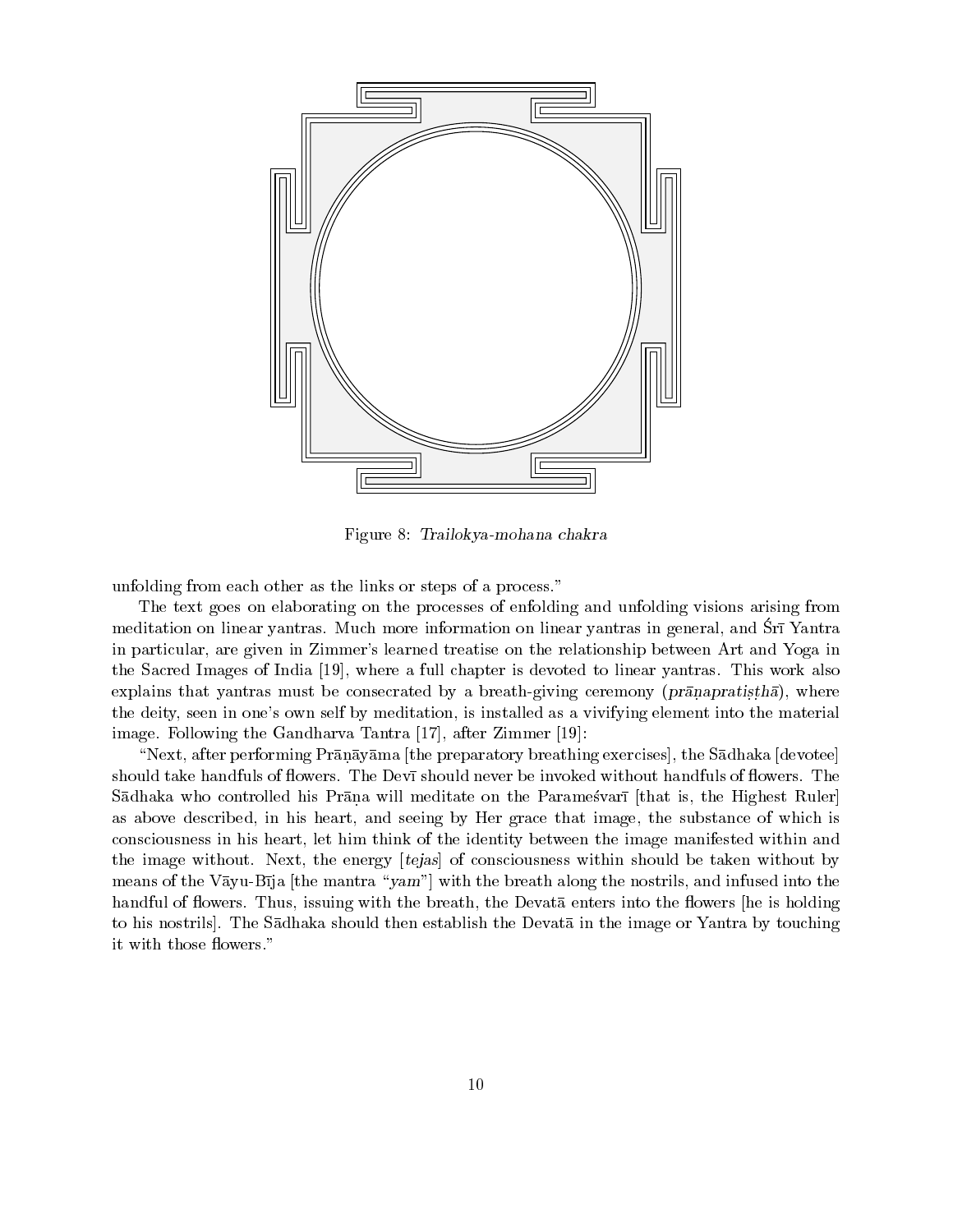

Figure 10: Sarva-sankshobhana chakra

#### Mantras 2.5

The photographic illustration given as Plate XCVIII in Rao [14] shows a Srī Yantra bearing de vanāgarī letters. This is analysed in Pott [10], which we cite here:

"Within the outline of the bhūpara, the square with projections, is a three-fold circle inside which is a sixteen-petalled lotus which in its turn envelopes an eight-petalled lotus. Within this latter lotus there is a figure consisting of nine juxtaposed triangles - the figure is indeed called by the name navayonicakra - which together make up the total of 43 small triangles of which Rao speaks. In these small triangles, just as on the petals of the 16-petalled lotus and with the exception of the nine innermost triangles, are the characters of the nagarialphabet, while on the petals of the eight-petalled lotus there are groups of characters, each letter provided with a bindu."

Pott gives at this point, as Fig. 7, a graphic rendition of the Sri Yantra with nagari letters. This hand-drawn figure is an exact Sri Yantra, resembling the one represented above as the left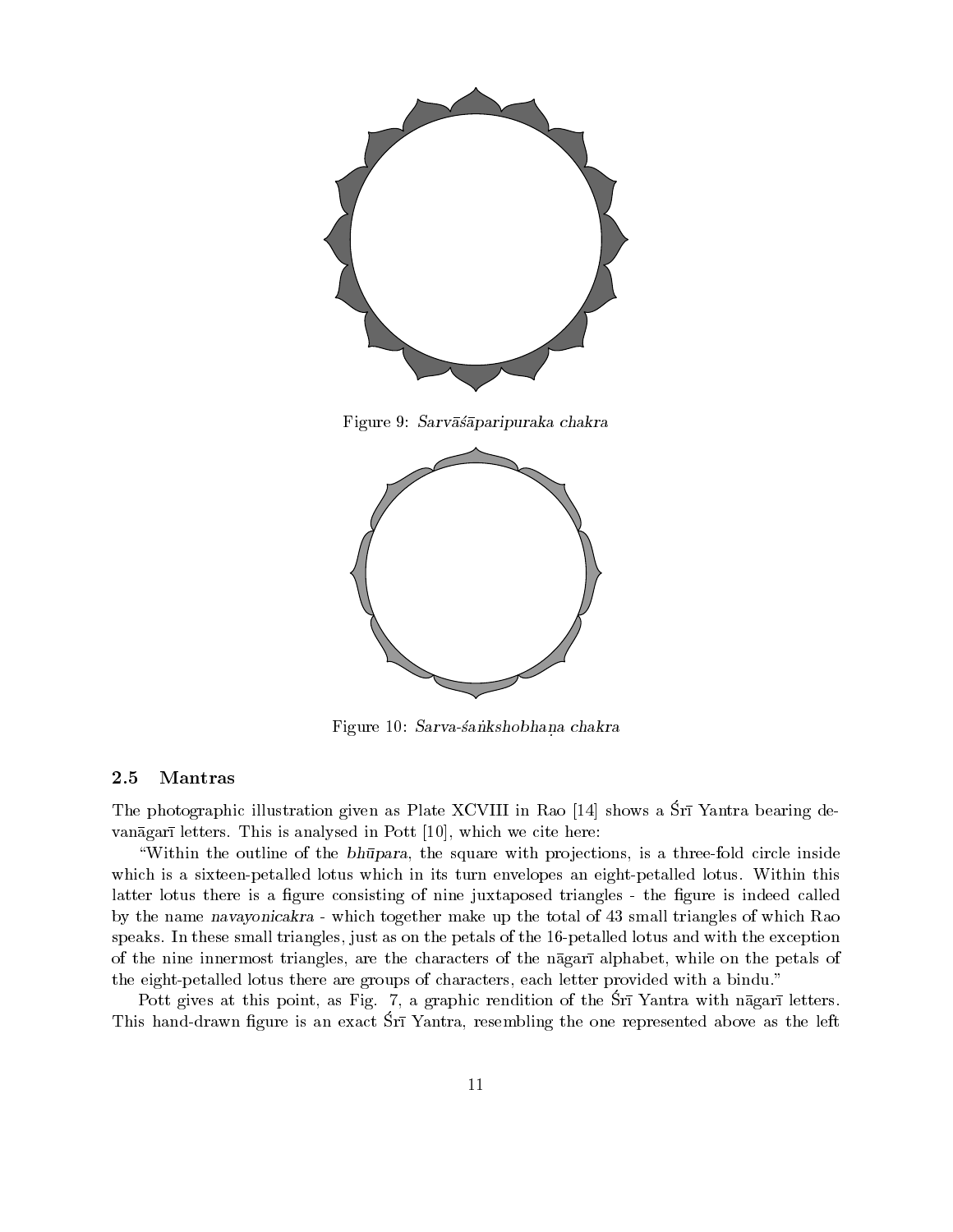

Figure 11: Sarva-saubhāgyadāyaka chakra



Figure 12: Sarvartha-sadhaka chakra

picture in Figure 3. Actually, point  $S$  almost touches circle  $\alpha$ . It is not a faithful rendition of Plate XCVIII from Rao [14], which is much closer to the Classical Sri Yantra, contains further multi-syllabic mantras in the eight-petalled lotus, and finally shows all the inscriptions oriented circle-wise in the figure, as opposed to horizontally as in Pott [10]. This last author continues in describing the precise placement of letters on the diagram.

#### Mysteries of Śrī Yantra 2.6

It is clear that this investigation leaves many questions unanswered. The precise mantras, mudras, and divinities associated with Srī Yantra and similar diagrams depend on sectarian traditions. This esoteric tradition is still largely hermetic. A symposium organised by CNRS in 1984 on mantras and tantras led to a published volume [12], in which an article by Tara Michael [7] describes one tradition of ritual use, taken from the Saundarya-Lahari, or Wave of Beauty hymn. The most complete erudite account available so far is the Yoginihrdaya (Heart of the Yogini), published recently in French by André Padoux [13].

Although it is hinted in several sources that this symbol is very old, the author does not know of any published representation anterior to the seventeenth century, leaving open its date of creation. But the really puzzling enigma is: How could such a difficult geometric construction be invented at all?

We cannot resist quoting again The Tantric Way [9]: "Srī Yantra, in its formal content, is a visual masterpiece of abstraction, and must have been created through revelation rather than by human ingenuity and craft".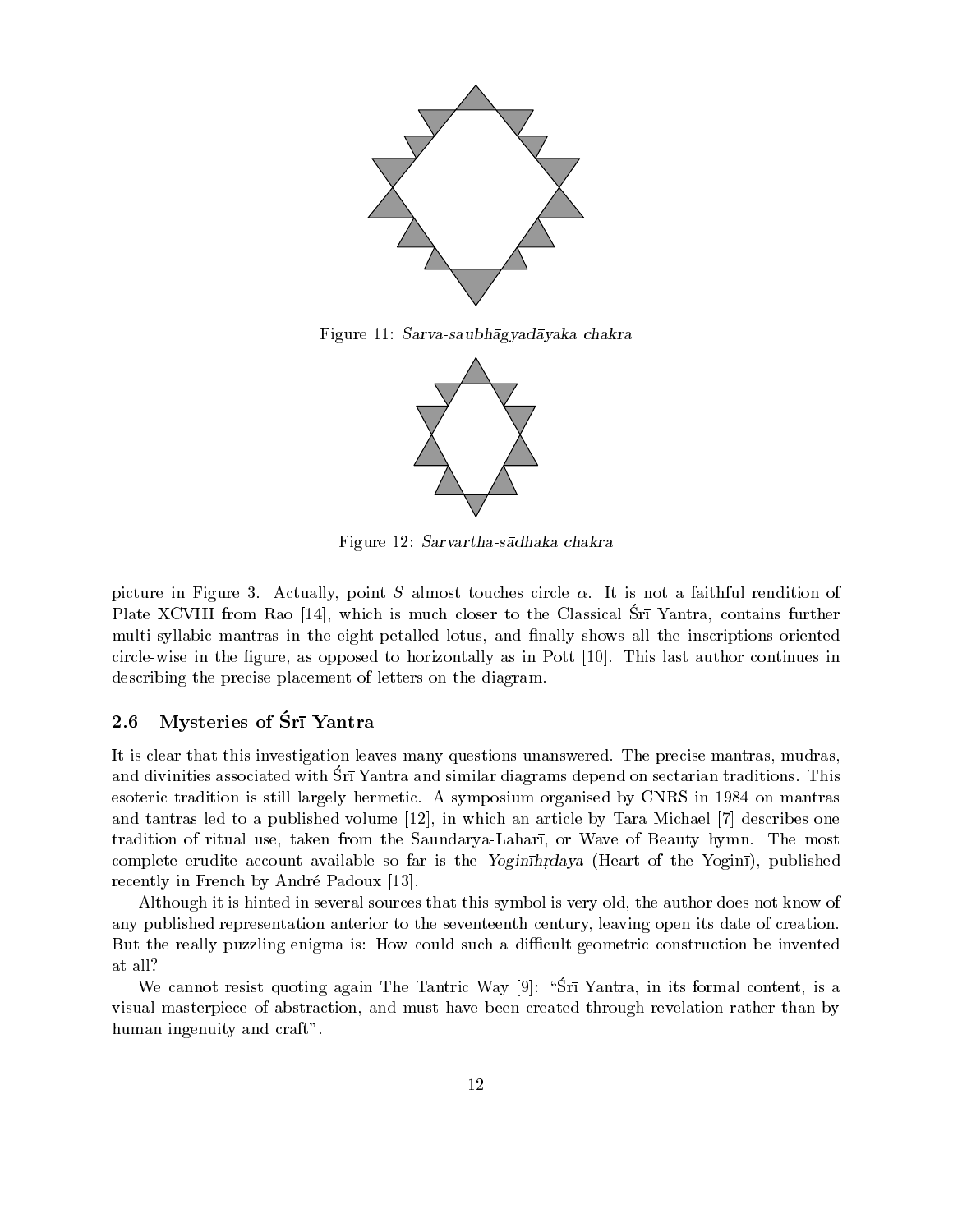

Figure 13: Sarvarakshākāra chakra



Figure 14: Sarva-rogahara chakra

# Conclusion

This study offers a more precise analysis of Sri Yantra than was previously available in the published litterature. We offer this study as evidence of the non-triviality of bridging the cultural gap between Humanities and Science on the one hand, and Eastern-Western knowledge, or sensibility, on the other.

### References

- [1] Prapañcasāratantra, edited by Tāranātha Vidyāratna. In Arthur Avalon, Tāntrik texts, vol. III. Luzac, Calcutta-London, 1914.
- [2] Srīcakrasambhāratantra, edited by Kazi Dawa Samdup. In Arthur Avalon, Tāntrik texts, vol. VII. Luzac, Calcutta-London, 1919.
- [3] Adobe Systems Incorporated. Postscript Language Reference Manual. Addison-Wesley, 1985.
- [4] Nicholas J. Bolton and D. Nicol G. Macleod. The Geometry of the Sr<sub>I</sub>-Yantra. Religion vol. 7.1  $(1977)$  pp. 66-85.
- [5] Alain Daniélou. Le Polythéisme Hindou. Buchet/Chastel, 1960.
- [6] K. G. Kundangar. Notes on Shri Maha Lakshmi Temple, Kolhapur. Bombay, 1929.
- [7] Tara Michael. Le strīcakra dans la Saundarya-Laharī. In [12], pp. 127–139.
- [8] Ajit Mookerjee. Tantra Art. Publ. Ravi Kumar. Random House, New York, 1971.
- [9] Ajit Mookerjee and Madhu Khanna. The Tantric Way. Thames and Hudson, London 1977.
- [10] P. H. Pott. Yoga and Yantra. Their interrelation and their significance for Indian Archaeology. Martinus Nijhoff, The Hague, 1966.
- [11] Punyānanda-Nātha. Kāma-Kalā-Vilāsa. With the commentary of Natanānanda-Nātha. Translated with commentary by Arthur Avalon. Ganesh & co, Madras, 1961.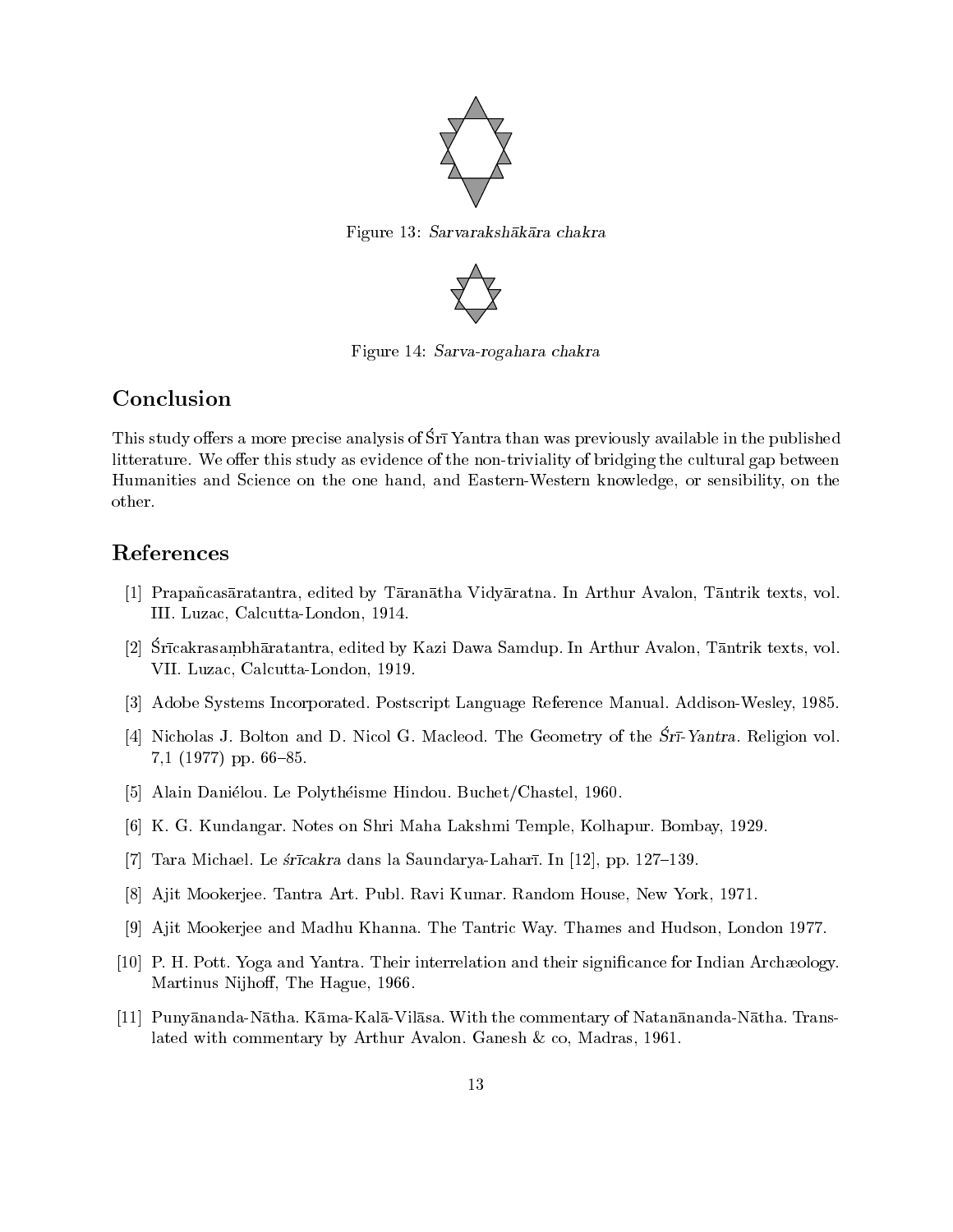### $\bigtriangledown$

Figure 15: Sarva-siddhīprada chakra

Figure 16: Bindu : Sarva-ānandamaya chakra

- [12] Mantras et diagrammes rituels dans l'Hindouisme. André Padoux, Ed. Editions du CNRS, Paris, 1986.
- [13] André Padoux. Le Cœur de la Yoginī Yoginīhrdaya, avec le commentaire Dīpikā d'Amrtananda. Publications de l'Institut de Civilisation Indienne, Collège de France, 1994 (diffusion de Boccard).
- [14] T. A. Gopinatha Rao. Elements of Hindu Iconography. Madras, 1914. Repr. Motilal Banarsidass, Delhi, 1985.
- [15] Philip Rawson. The Art of Tantra. Thames and Hudson, London, 1973.
- [16] Louis Renou. L'Inde Classique. Tome 1. First ed. Payot, Paris, 1947. Repr. Maisonneuve, Paris, 1985.
- [17] Shrīyukta Shiva Chandra Vidyārnava Bhattāchārya Mahodaya. Principles of Tantra (Tantra Tattva). With an introduction and commentary by Arthur Avalon. Luzac, London, 1916.
- [18] Heinrich Zimmer. Kunsform und Yoga im indischen Kultbild. Frankfurter Verlags-Anstalt. Berlin, 1926.
- [19] Heinrich Zimmer. Artistic Form and Yoga in the Sacred Images of India. Translation by Gerald Chapple and James B. Lawson. Princeton University Press, 1984.
- [20] Heinrich Zimmer. Myths and Symbols in Indian Art and Civilization. Ed. by Joseph Campbell. Bollingen Series VI, Princeton University Press, 1946. Paperback edition, 1972.

## Appendix

We give here the full Postscript source of the Classical Srī Yantra.

```
% Shri Yantra in Color Postscript Copyright G. Huet 1990
```

```
% Lines settings
0.52 setlinewidth % 0.35 for printer
0 setlinecap
0 setlinejoin
1.5 setmiterlimit
0 0 0 setrgbcolor
```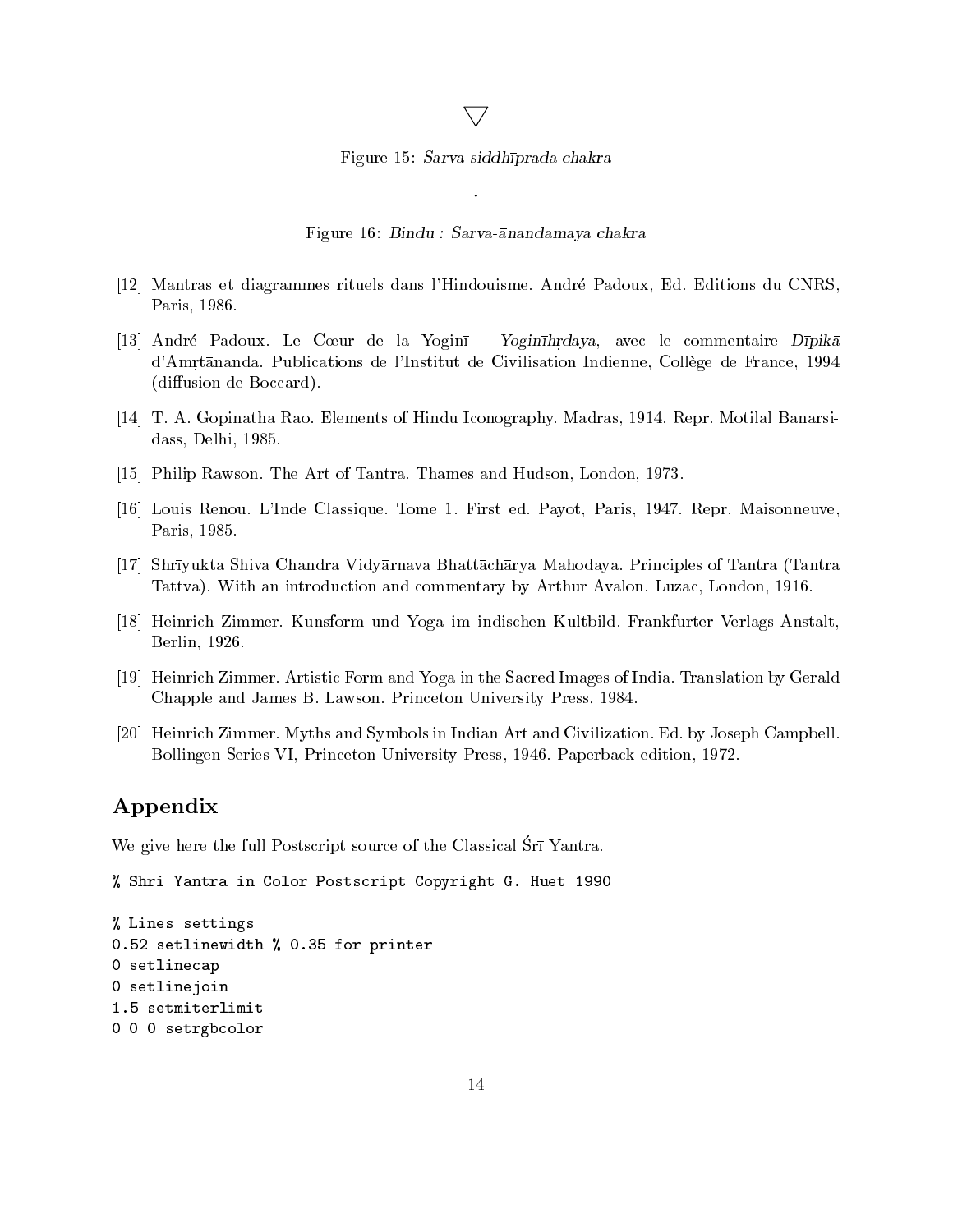% Scaling 3.937 % 10 cm in inches  $0.72$ % 72 units in 1 inch  $% 1$  mm in units  $mu1$ dup scale % new unit=1mm /UN 100 def  $%$  unit=10cm % Triangles 105 90 translate % Origin at 0  $/$ YO O def  $/$ XO O def  $\sqrt[6]{0} = (0, 0)$ /YT UN def /XT 0 def  $\frac{9}{6}$  T=(0,1) % Inputs - Obtained by Newton approximation computed by Caml program /YQ 66.77 def /XF 12.6 def /YP 46.27 def /XA 18.7 def /YJ 39.8 def % Coordinates computations % circle alpha  $4*X^2+(2*Y-1)^2=1$ /sq {dup mul} def % squaring /alpha {UN sq Y 2 mul UN sub sq sub sqrt 2 div} def % X=alpha(Y)>0 /XQ /Y YQ def alpha def % Q on alpha; Q determined % Q & O determine e: Y\*XQ=X\*YQ /YF YQ def % F determined % J on alpha; J determined /XJ /Y YJ def alpha def % J & T determine h:  $(1-Y)*XJ=X*(1-YJ)$ % A on e determined /YA YQ XA mul XQ div def /XH YJ XQ mul YQ div def % YH=YJ, H on e determined /XI XJ UN YQ sub UN YJ sub div mul def % YI=YQ, I on h determined % XU=0, YU=YQ, U & A determine f: XA\*(Y-YQ)=X\*(YA-YQ) /XC XA YQ YP sub YQ YA sub div mul def % YC=YP, C on f determined % F & H determine g:  $(Y-YF)*(XH-XF)=(YJ-YF)*(X-XF)$ /YV YF YF YJ sub XF mul XH XF sub div add def % XV=0, V on g determined % XW=0, YW=YP determine W  $\%$  F & W determine a:  $(Y-YP)*XF = (YF-YP)*X$ /T1 XA YF YP sub mul def /T2 XF YQ YA sub mul def /YD T1 YQ mul T2 YP mul add T1 T2 add div def % D determined as a\*f /T3 XJ YQ YP sub mul def /T4 XF UN YJ sub mul def /YG UN T3 mul T4 YP mul add T3 T4 add div def % G determined as a\*h /T5 YQ YJ sub def % YB=YJ, B on f determined /XB XA T5 mul YQ YA sub div def % XZ=0, YZ=YA determine Z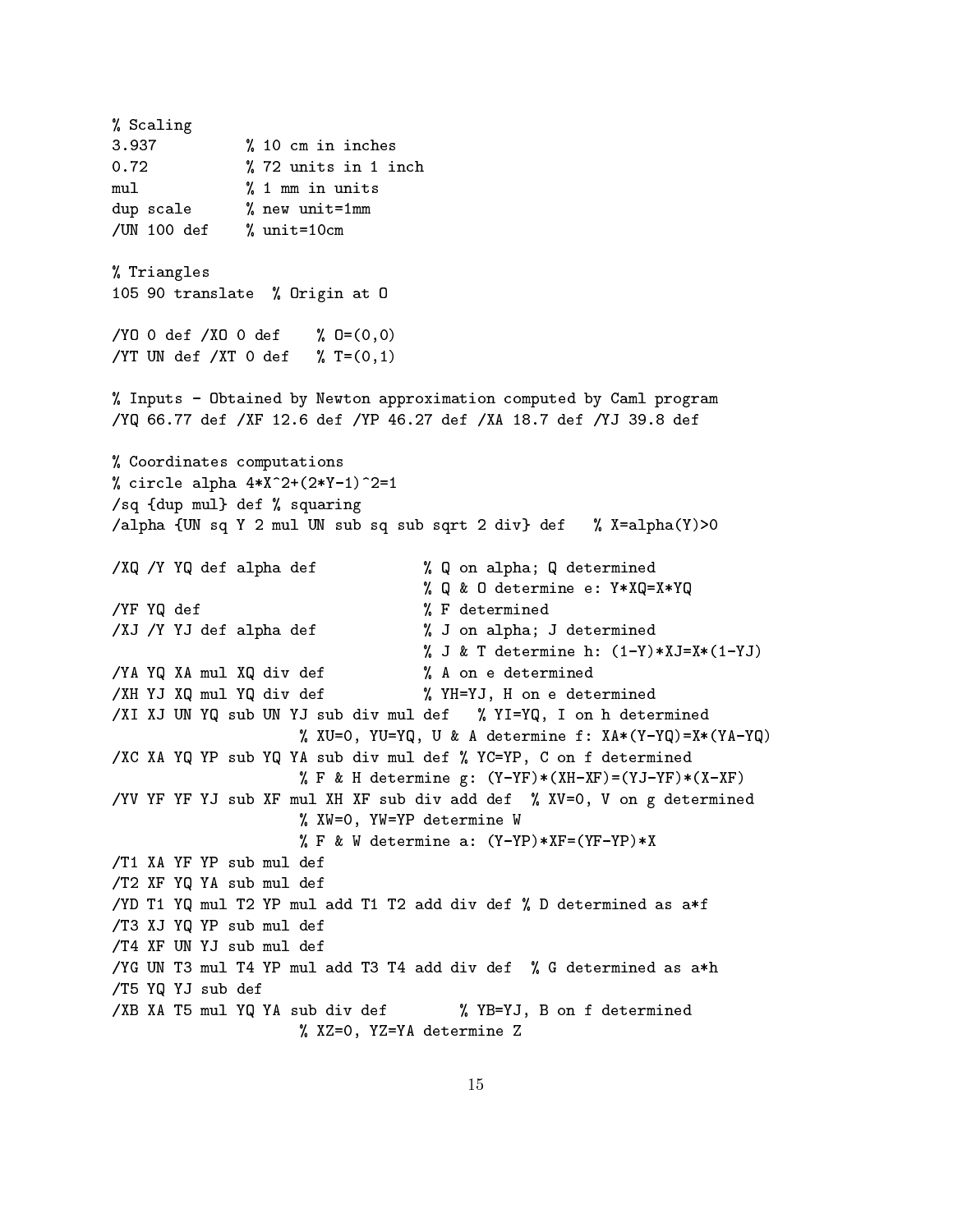% C & Z determine c: (Y-YA)\*XC=X\*(YP-YA) /YM YP YA sub XF T5 mul YQ XH XF sub mul add mul T5 YA mul XC mul add XC T5 mul YP YA sub XH XF sub mul add div def % M determined as c\*g /XM YM YA sub XC mul YP YA sub div def % I & B determine d:  $(Y-YJ)*(XI-XB)=(YQ-YJ)*(X-XB)$ /YL YJ T5 XB mul XI XB sub div sub def % (0,YL) sur d % L on f determined /XL XA YL YQ sub mul YA YQ sub div def /XP XB YP YJ sub XI XB sub mul T5 div add def % P on d determined /XE XF YM YP sub mul YF YP sub div def % YE=YM, E on a determined % P & E determine i:  $(Y-YP)*(XE-XP)=(YM-YP)*(X-XP)$ /XS XF YV YP sub mul YF YP sub div def % YS=YV, S on a determined /XK XF YA YF sub XH XF sub mul YJ YF sub div add def % YK=YA, K on g determined /XN XP YD YP sub XE XP sub mul YM YP sub div add def % YN=YD, N on i determined /XR XB YG YJ sub XI XB sub mul T5 div add def % YR=YG, R on d determined /XD YD YP sub XF mul YF YP sub div def % D on a determined /XG YG YP sub XF mul YF YP sub div def % G on a determined % Input is correct if (0, YG) on i: YG=YP-XP\*(YM-YP)/(XE-XP) /red {gsave 1 0 0.1 setrgbcolor fill grestore} def % coloring in red /blue {gsave 0 0.8 1 setrgbcolor fill grestore} def % coloring in blue /yellow {gsave 1 1 0.1 setrgbcolor fill grestore} def % coloring in yellow /eored {gsave 1 0 0.1 setrgbcolor eofill grestore} def % eo-coloring red /eoblue {gsave 0 0.8 1 setrgbcolor eofill grestore} def % eo-coloring blue /eoyellow {gsave 1 1 0.1 setrgbcolor eofill grestore} def % eo-coloring yellow % Bindu - The bindu is not at the center of alpha, but at the center of the % innermost triangle, assumed to be equilateral /BIN YP YD 2 mul add 3 div def newpath 0.6 BIN moveto 0 BIN 0.6 0 360 arc closepath red % Drawing triangle (trikona) newpath O YP moveto XD YD lineto XD neg YD lineto closepath stroke % Drawing 8 star (vasukona) newpath XN YD moveto XD YD lineto XE YM lineto XE neg YM lineto XD neg YD lineto XN neg YD lineto O YJ lineto closepath O YQ moveto XC YP lineto XC neg YP lineto closepath red stroke % Drawing first 10 star (dasharayugma) newpath O YG moveto XP YP lineto XC YP lineto XB YJ lineto XB neg YJ lineto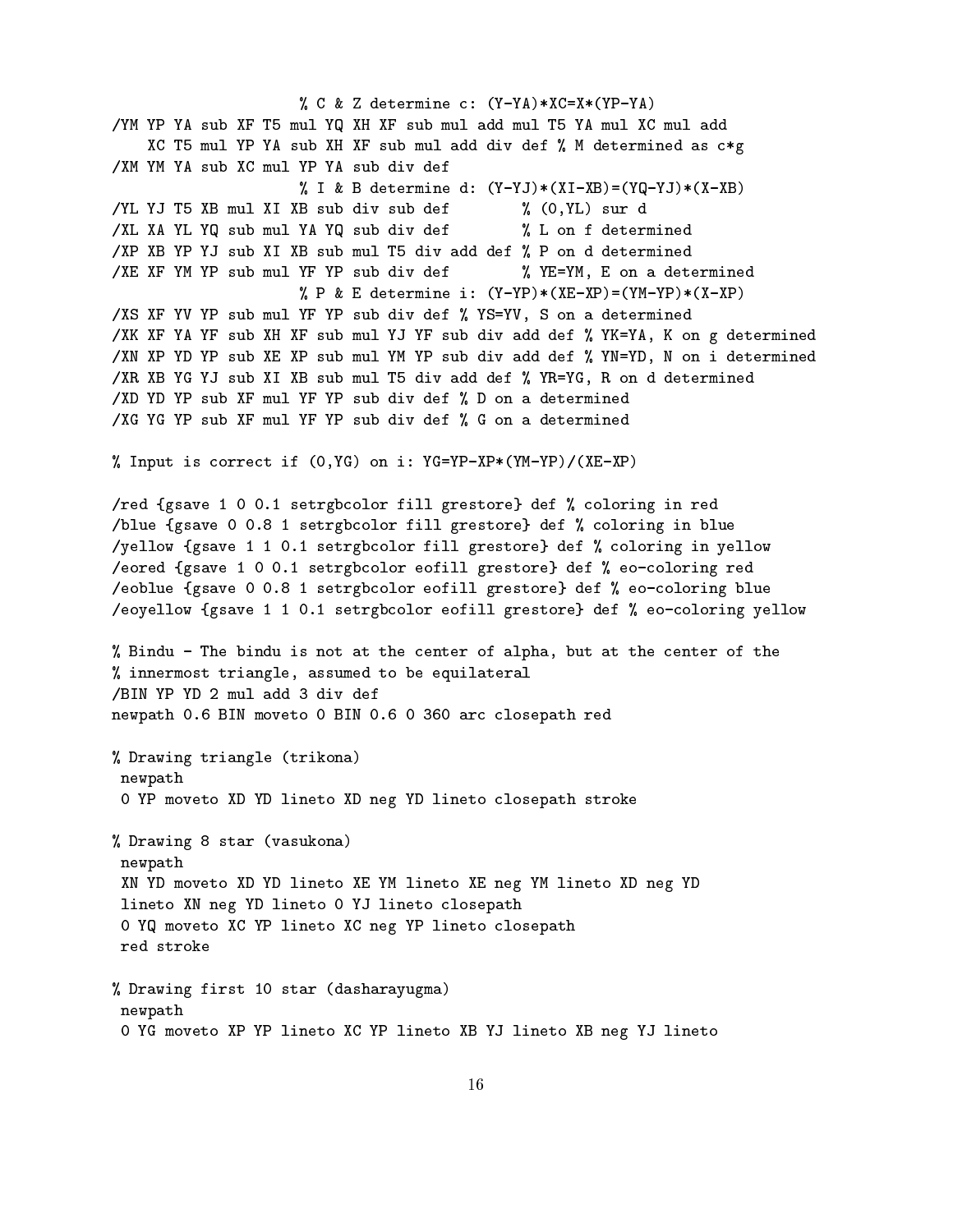XC neg YP lineto XP neg YP lineto closepath O YA moveto XM YM lineto XE YM lineto XF YQ lineto XF neg YQ lineto XE neg YM lineto XM neg YM lineto closepath blue stroke % Drawing second 10 star newpath O YV moveto XH YJ lineto XB YJ lineto XA YA lineto XA neg YA lineto XB neg YJ lineto XH neg YJ lineto closepath O YL moveto XI YQ lineto XF YQ lineto XG YG lineto XG neg YG lineto XF neg YQ lineto XI neg YQ lineto closepath red stroke % Drawing 14 star (manvashra) newpath 0 0 moveto XQ YQ lineto XI YQ lineto XR YG lineto XG YG lineto XS YV lineto XS neg YV lineto XG neg YG lineto XR neg YG lineto XI neg YQ lineto XQ neg YQ lineto closepath O YT moveto XJ YJ lineto XH YJ lineto XK YA lineto XA YA lineto XL YL lineto XL neg YL lineto XA neg YA lineto XK neg YA lineto XH neg YJ lineto XJ neg YJ lineto closepath blue stroke % Padmas /PI 180 def /D1 7 def /D2 12 def /D3 2 def /D4 2 def /R1 50 def /R2 R1 D1 add def /R3 R2 D2 add def /R4 R2 D3 add def /R5 R3 D4 add def /R6 R5 D4 add def /R7 R6 D4 add def 0 R1 translate % Origin at center of circles /petal { % We assume we start at X3 Y3 neg X2 Y2 neg X1 Y1 neg R 0 curveto X1 Y1 X2 Y2 X3 Y3 curveto } def % One padma petal /THETAO PI 4 div def % Inner 8-petal padma /R R2 def /THETA1 PI 8 div def /U1 5 def /V1 8 def /DELTA1 20 def /GAMMA1 5 def /X1 R2 U1 DELTA1 cos mul sub def /Y1 U1 DELTA1 sin mul def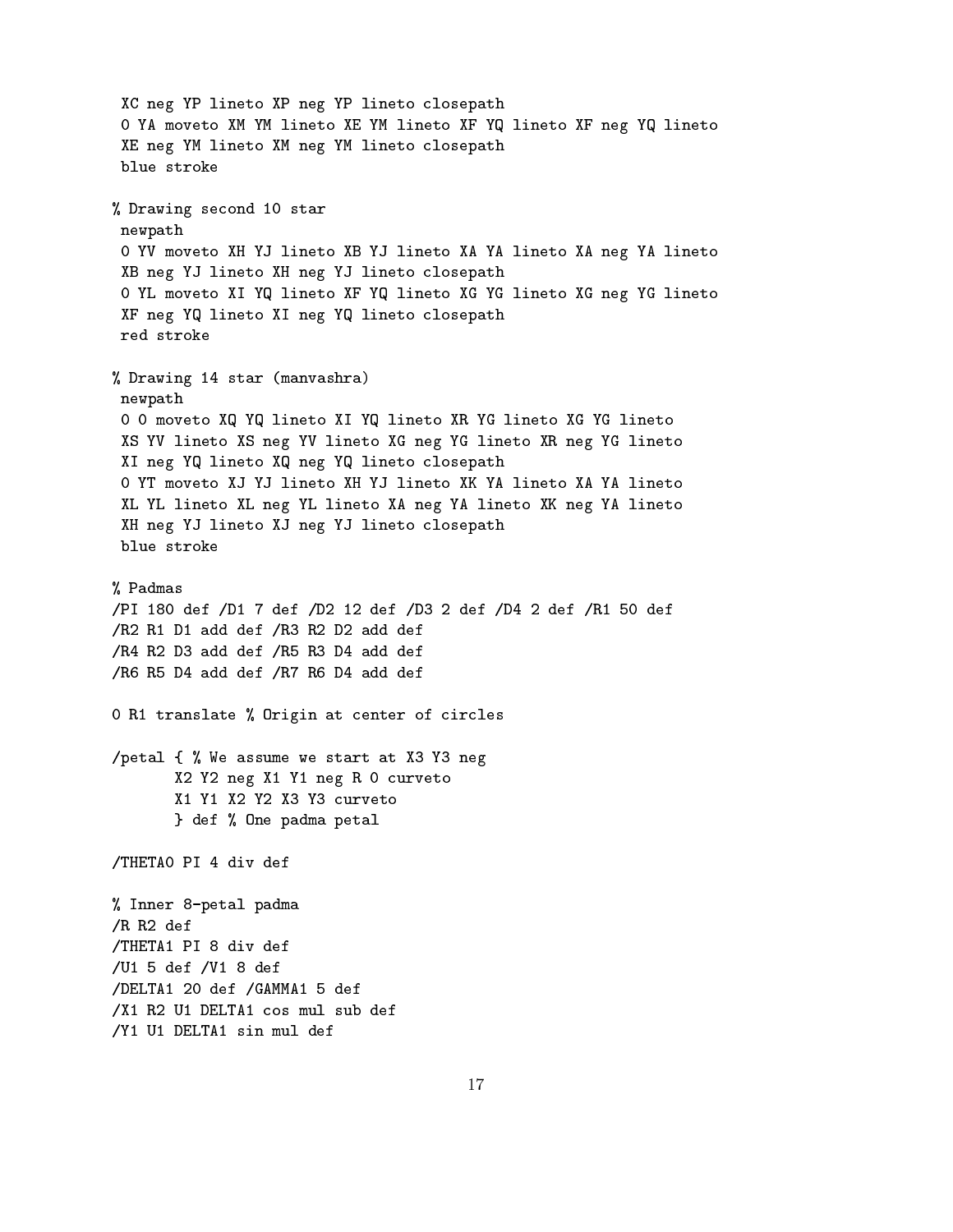/X3 R1 THETA1 cos mul def /Y3 R1 THETA1 sin mul def /X2 X3 V1 THETA1 DELTA1 sub cos mul add def /Y2 Y3 V1 THETA1 DELTA1 sub sin mul add def gsave newpath X3 Y3 neg moveto 8 {petal THETAO rotate} repeat closepath % Drawing circle alpha R1 0 moveto 0 0 R1 0 360 arc closepath eored stroke grestore % Outer 16-petal padma  $/R$   $R3$  def /THETA2 PI 16 div def /U2 4 def /V2 6 def /DELTA2 15 def /GAMMA2 5 def /X1 R3 U2 DELTA2 cos mul sub def /Y1 U2 DELTA2 sin mul def /X3 R4 THETA2 cos mul def /Y3 R4 THETA2 sin mul def /X2 X3 V2 THETA2 DELTA2 sub cos mul add def /Y2 Y3 V2 THETA2 DELTA2 sub sin mul add def gsave newpath X3 Y3 neg moveto 16 {petal THETA1 rotate} repeat closepath % Drawing circle beta R2 0 moveto 0 0 R2 0 360 arc closepath eoblue stroke grestore % Drawing circle gamma newpath R3 0 moveto 0 0 R3 0 360 arc closepath % Drawing 3 outer circles R5 0 moveto 0 0 R5 0 360 arc closepath R6 0 moveto 0 0 R6 0 360 arc closepath stroke newpath